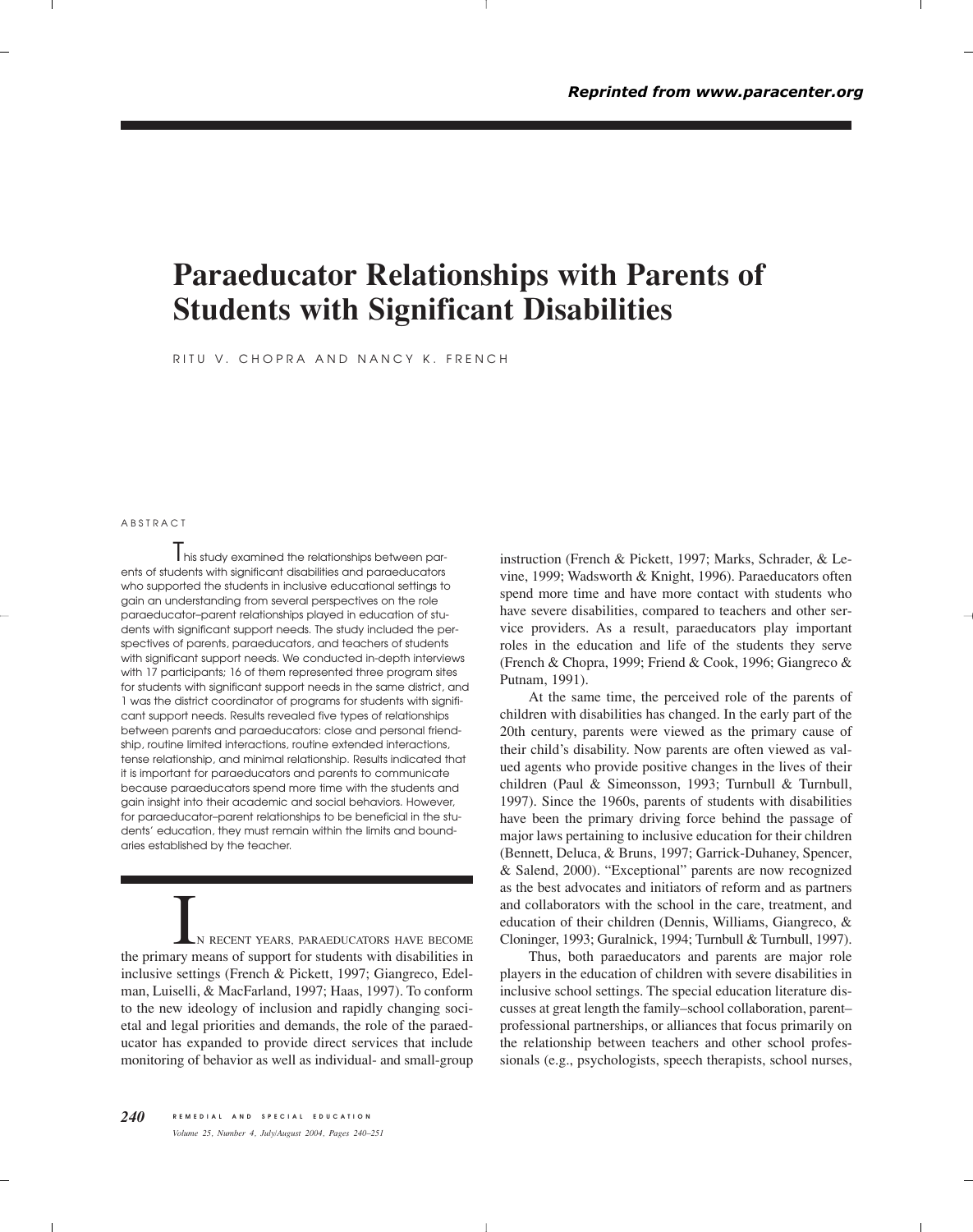school psychologists) and parents (Dinnebeil, Hale, & Rule, 1996; Dunst & Paget, 1991; Turnbull & Turnbull, 1997). These discussions fail to mention paraeducator–parent relationships regarding the education of students with disabilities. There are multiple reasons to explore this relationship, particularly where needs of children with severe disabilities are concerned.

First, in a recent study, parents reported having close relationships with paraeducators and valued that relationship because it helped them and their children to participate more fully in the education process (French & Chopra, 1999). Second, further research reveals that the paraeducator serves as the person with whom parents of students with disabilities in inclusive settings have daily contact regarding their child's performance (Bennett et al., 1997; Downing, Ryndak, & Clark, 2000; French & Chopra, 1999; Marks et al., 1999). Third, several authors have stated that the practice of employing paraeducators to facilitate inclusive education of students with disabilities in general education has emerged out of perceived necessity and parental pressure (French & Pickett, 1997; Giangreco et al., 1997; Haas, 1997). Fourth, paraeducators often get to know the students they support better than anyone else at school (Coots, Bishop, & Grentot-Scheyer, 1998; Giangreco et al., 1997; Hanson, Gutierrez, Morgan, Brennan, & Zercher, 1997; Marks et al., 1999). Fifth, paraeducators typically live in the community in which they work and have opportunities to interact with the students and their families in, as well as outside of, school (Chopra et al., this issue; French & Chopra, 1999). Finally, paraeducators have been recognized as important links or liaisons in parent– school–community relations (Chopra et al., this issue; French & Chopra, 1999; French & Pickett, 1997; Genzuk & Baca, 1998; Miramontes, 1990; Nittoli & Giloth, 1997; Pickett, 1989; Rubin & Long, 1994; Rueda & DeNeve, 1999).

Except for references to existing relationships cited in the above studies, empirical information about the nature of the relationships between parents and paraeducators is nonexistent. Some of the questions that remain unexamined and unanswered are "What kinds of relationships exist between parents and paraeducators?" "What factors are associated with the existing relationships between parents and paraeducators?" and "How do the relationships between parents and paraeducators impact the education of students with significant needs?"

# **METHOD**

## *Sample Selection Procedure*

Purposeful sampling techniques were used to identify participants who would generate rich information to address the exploratory nature of the study. The selected school district has a reputation of being effective in terms of its implementation of inclusion policies, paraeducator training, and parent involvement. The study sites included three elementary Significant Support Needs (SSN) programs in a single school district. The district SSN coordinator helped in the identification of the sites on the basis of four criteria:

- 1. The paraeducators have worked with the same child for at least 6 months.
- 2. The paraeducators worked one-on-one with the same students on a daily basis.
- 3. The students with significant or severe needs were included 70% or more of the time in general education classrooms.
- 4. The SSN teacher was willing to participate in the study and help in securing consent from other participants (i.e., the parents and the paraeducators).

All these conditions were met at three sites, Mount Evans Elementary, Riverside Elementary, and Fox Trail Elementary (see Note 1).

## *Respondents*

A total of 17 persons were interviewed: 16 respondents at the three program sites and the SSN specialist. At each site, the perspectives from three categories of participants (parents, paraeducators, SSN teachers) were gathered, thus triangulating and corroborating evidence using different sources of data (Creswell, 1997; Miles & Huberman, 1994). At Mount Evans Elementary and at Fox Trail Elementary, the two paraeducators alternated working with two different students at different times of the day, but at Riverside Elementary, the two paraeducators alternated delivering services to a single student. At Fox Trail, a private-duty nurse stayed all day in the school for one particular student but not necessarily *with* the student. She supported the student primarily out of the classroom with tube feeding and toileting. Table 1 presents a summary of the categories and locations of the participants. The level of needs of the five students whose parents, paraeducators, and teacher participated in the study was significant or severe. To provide a context to the study, Table 2 presents an overview of the background information about each of the five students at the three sites.

## *Data Collection*

Teachers, paraeducators, and parents provided basic demographic information on forms that asked for educational background, experience with inclusion, number of professionals/ paraprofessionals they worked with, and level of the special needs of the students they worked with. The information gathered through these information sheets is summarized in Tables 3 and 4.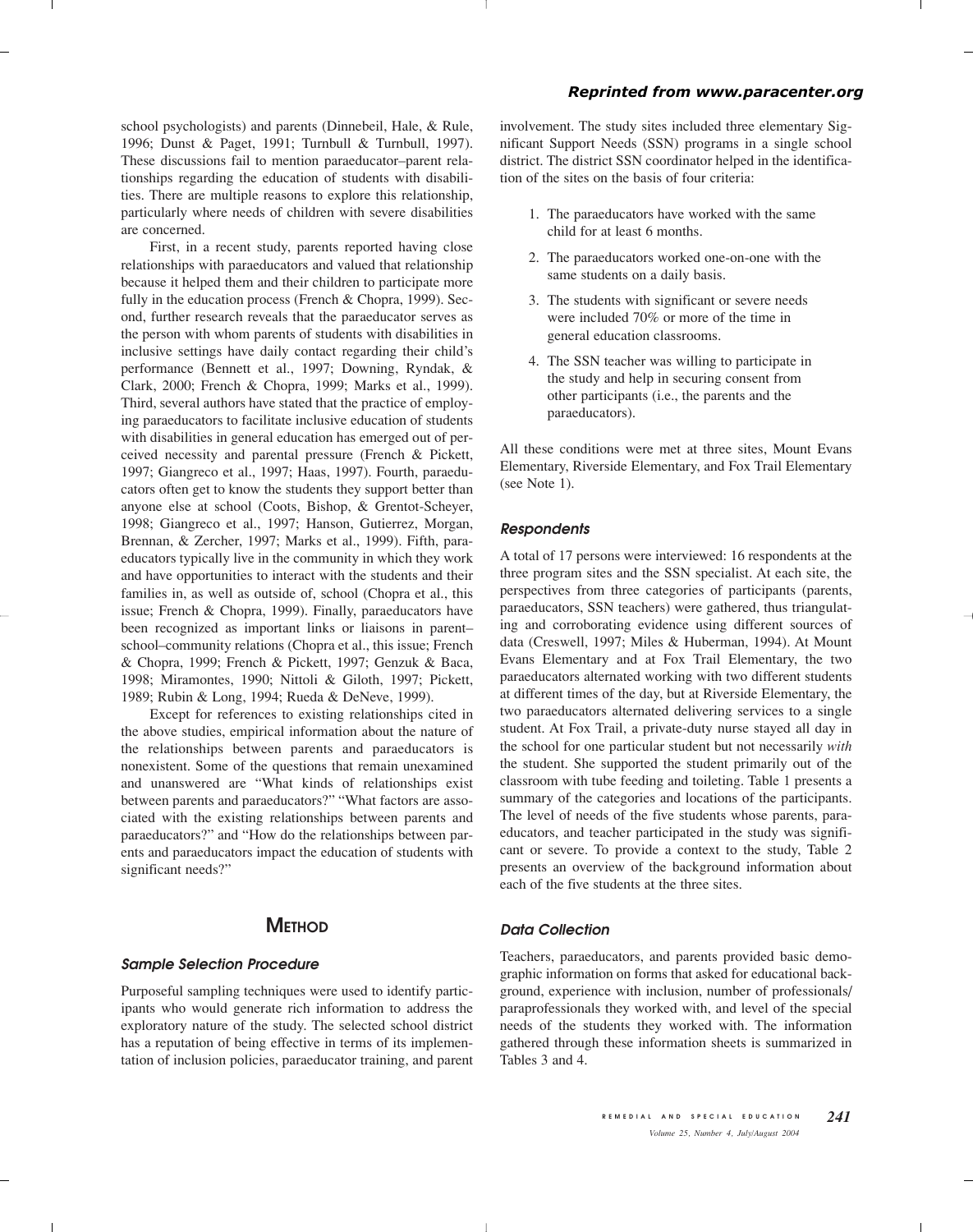| <b>INDEE</b> I. RESPONDENTS BY SILE |                                 |                      |                |                  |              |
|-------------------------------------|---------------------------------|----------------------|----------------|------------------|--------------|
|                                     | <b>Category of participants</b> |                      |                |                  |              |
| Program site                        | <b>SSN teacher</b>              | <b>Paraeducators</b> | <b>Parents</b> | <b>Other</b>     | <b>Total</b> |
| Mount Evans                         |                                 | $\mathfrak{D}$       | 2              |                  |              |
| Riverside                           |                                 | 2                    |                |                  | 4            |
| Fox Trail                           |                                 | $\overline{c}$       | 3              | Private nurse-1  |              |
| District level                      |                                 |                      |                | SSN specialist-1 |              |
| Grand total                         | 3                               | 6                    | 6              | 2                | 17           |

**TABLE 1. Respondents by Site**

*Note.* SSN = Significant Support Needs.

| <b>Student</b><br>characteristic | <b>Mount Evans</b>         |                    | <b>Riverside</b>                            | <b>Fox Trail</b>               |                     |
|----------------------------------|----------------------------|--------------------|---------------------------------------------|--------------------------------|---------------------|
|                                  | Child 1                    | Child 2            | Child 1                                     | Child 2                        | Child 1             |
| Gender                           | Girl                       | Boy                | Girl                                        | Girl                           | Girl                |
| Age                              | 6                          | 7                  | 9                                           |                                | 7                   |
| Grade                            | 1 <sub>st</sub>            | 1st                | 3rd                                         | 1st                            | 2nd                 |
| Diagnosis                        | Down syndrome              | Autism             | Cerebral palsy                              | Smith-Lemli-<br>Opitz syndrome | No formal diagnosis |
| Support needs                    | Motor, academic,<br>speech | Behavior, academic | Physical and<br>motor, easily<br>distracted | Multi-intense                  | Multi-intense       |

## *Interviews*

The interviews allowed participants to express themselves freely while addressing the research questions through the use of an interview guide. The guide was composed of questions on identical themes for each category of participants. This ensured that the focus for each interview remained the same. The themes included general questions about the level of special needs of the students included in the study, roles of parent/paraprofessional/professional in inclusion, relationships among team members with a special emphasis on parent– paraprofessional, and implications of these relationships on education of the students. During the course of every interview, more probing questions were added to seek further elaboration of each participant's unique response to a particular question. Interviews averaged 1 hour in length and were tape-recorded. The interviewer remained focused, listened closely, probed as needed, and took field notes.

## *Data Analysis*

Interview tapes were transcribed verbatim. In addition, the interviewer reviewed the field notes taken during the interviews and recorded reflective notes after listening to each tape. To make sense of the data, the researcher listened to each taped interview and read each transcript several times while writing common themes in the margins of the transcriptions. Next, the researchers transported the written data to QSR\*NVivo, a computerized qualitative data analysis program. A coding tree was created that reflected the research questions and initially identified themes. Subsequently, each data document was coded. Then, reports were generated on each theme, resulting in re-examination of data and reorganization of themes. Revisitation of data and re-examination of the themes continued throughout the writing process and eventually resulted in rich interpretation of the data.

# **RESULTS**

The purpose of the study was to explore the relationships that existed between parents and paraeducators in the context of children with significant needs. The study revealed five different types of relationships: close and personal friendship, routine limited interactions, routine extended interactions,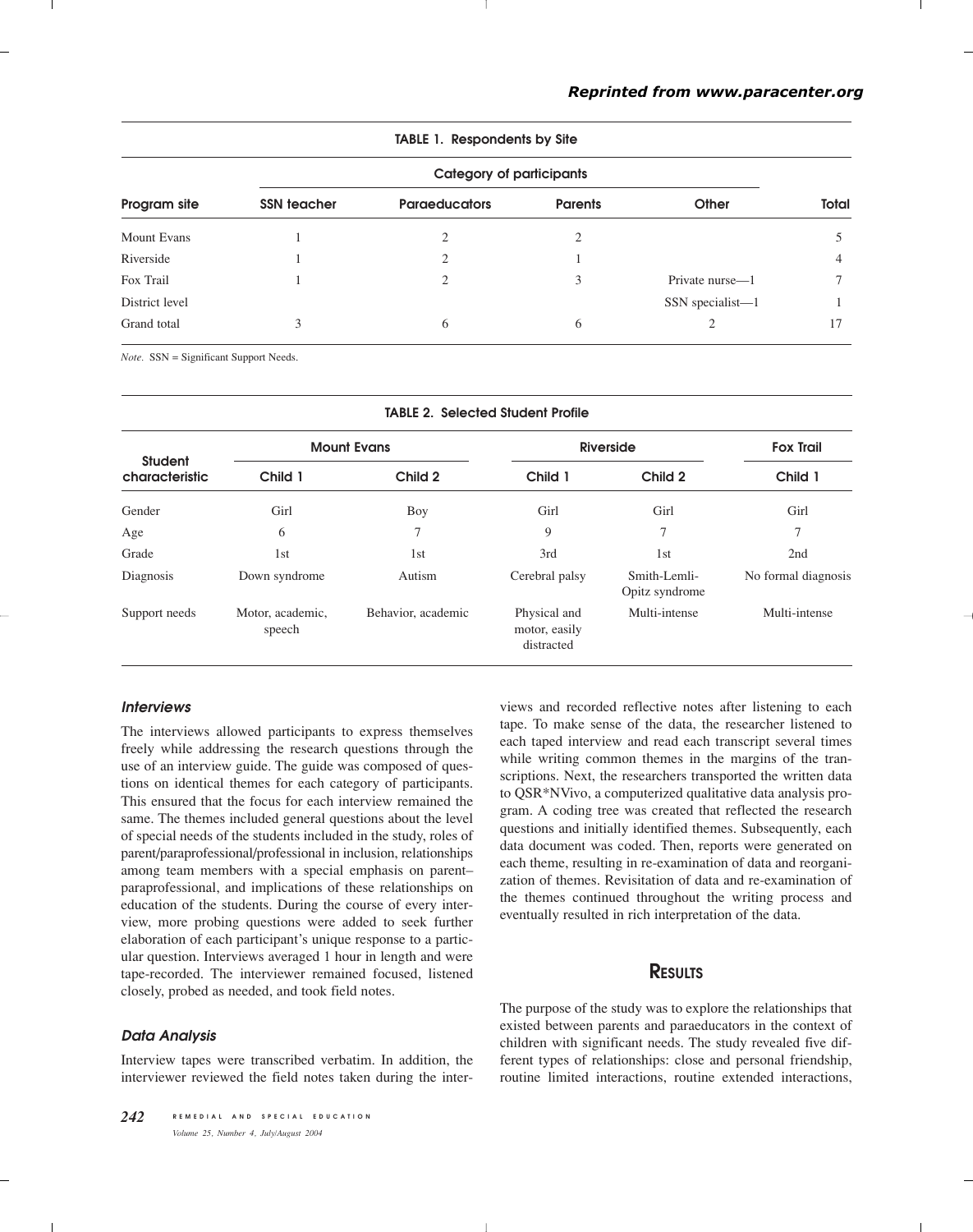| Paraeducator<br>characteristic                   | <b>Mount Evans</b>                |                                  | <b>Riverside</b>            |                       | <b>Fox Trail</b>       |                            |
|--------------------------------------------------|-----------------------------------|----------------------------------|-----------------------------|-----------------------|------------------------|----------------------------|
|                                                  | <b>Paraeducator 1</b>             | <b>Paraeducator 2</b>            | <b>Paraeducator 1</b>       | <b>Paraeducator 2</b> | <b>Paraeducator 1</b>  | <b>Paraeducator 2</b>      |
| Education<br>level                               | 2 years in col-<br>lege in Europe | High school<br>diploma           | 4-year college              | 2-year college        | Master's in<br>nursing | Some college-<br>no degree |
| Teaching<br>license                              | None                              | None                             | Yes (non-USA)               | None                  | <b>RNP</b>             | None                       |
| Total expe-<br>rience                            | 3 yrs.                            | 5.5 yrs.                         | $2 \gamma$ rs. <sup>a</sup> | 4 yrs.                | 1 yr. 10 mos.          | 8 yrs.                     |
| Worked as<br>$1$ -on- $1$<br>paraeducator        | $1.5$ yrs.                        | 5 yrs.                           | 2 yrs.                      | 2.5 yrs.              | 1 yr. 10 mos.          | 8 yrs.                     |
| Worked with<br>student in<br>the study<br>(yrs.) | Child 1 Child 2<br>1.5<br>0.5     | Child 1<br>Child 2<br>0.5<br>0.5 | 1.5                         | 2.5                   | $\mathbf{1}$           | 1.5                        |

## **TABLE 3. Profile of Paraeducator Participants**

*Note.* RNP = registered nursing practitioner.

aThis paraeducator has additional 21 years as a remedial teacher in her native country.

| <b>Mount Evans</b>                   | <b>Fox Trail</b>                                                   | <b>Riverside</b>                     |  |
|--------------------------------------|--------------------------------------------------------------------|--------------------------------------|--|
| Bachelor's degree                    | Master's degree                                                    | Master's degree                      |  |
| Early childhood<br>special education | Moderate, severe needs<br>and early childhood<br>special education | Early childhood<br>special education |  |
| 1.5                                  | 2                                                                  | 13                                   |  |
| 0.5<br>0.5                           | 2<br>$\overline{c}$                                                | 1.5<br>1.5                           |  |
| Child 2<br>Child 1                   | Child 2<br>Child 1<br>2                                            | 1.5                                  |  |
|                                      | 0.5<br>0.5                                                         | 2                                    |  |

## **TABLE 4. Profile of SSN Teacher Participants at the Selected Program Sites**

minimal relationship, and tense relationship. It was found that parents and paraeducators generally communicated directly or indirectly, but the level and nature of their communication varied from situation to situation.

# *Parent–Paraeducator Relationships at Mount Evans Elementary*

At Mount Evans Elementary, two kinds of relationships were found between the parents and paraeducators who worked

with their children: routine limited interactions and a close relationship and friendship.

**Routine Limited Interactions.** Routine limited interactions involved professional, brief, and succinct exchanges on a daily basis between the paraeducators and parents. All participants at the site reported daily contact between the paraeducators and parents. The paraeducator who was assigned to the child at that time was the person to whom the parents spoke. These daily limited interactions occurred as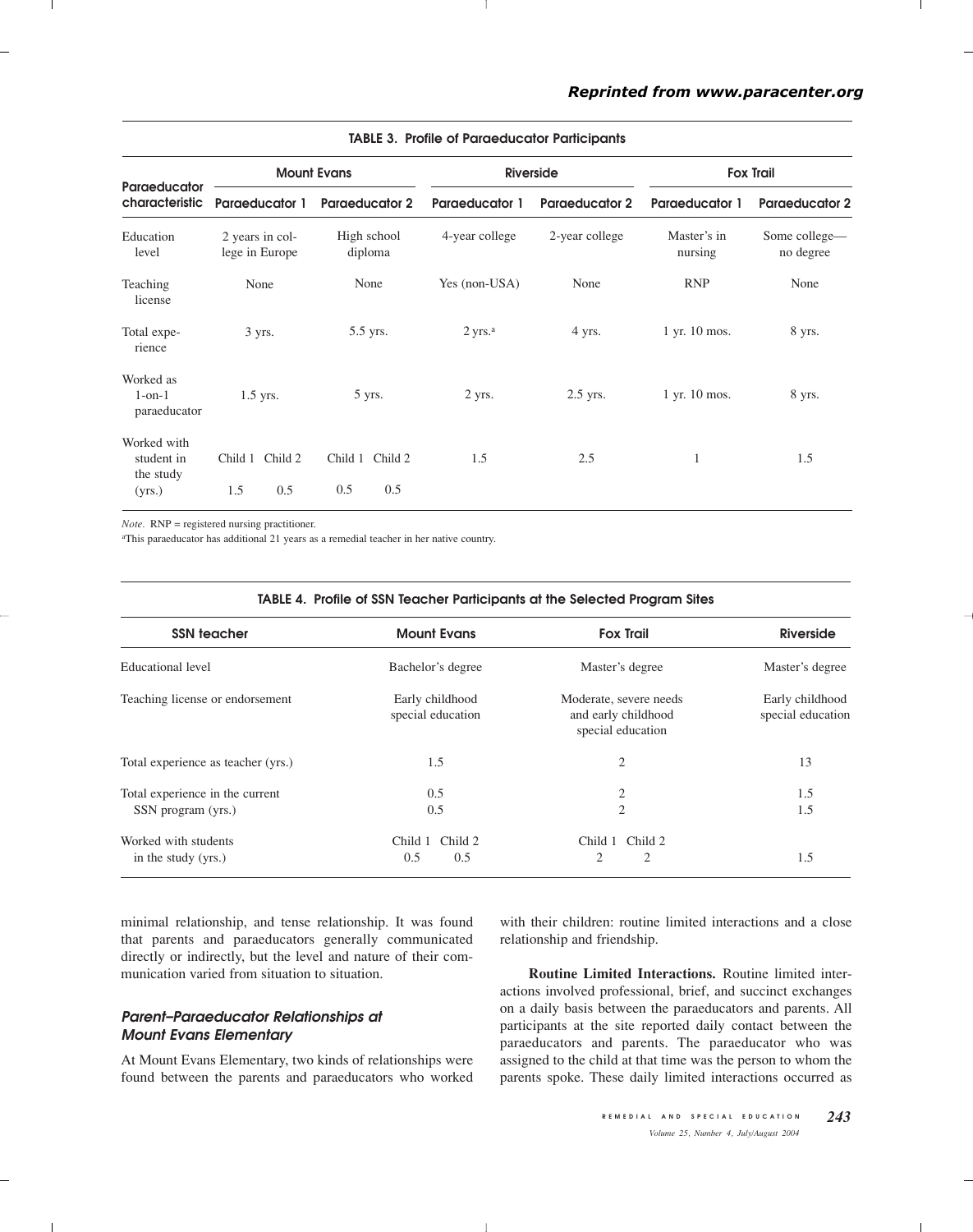parents dropped their children off in the morning or picked them up at the end of the school day. The paraeducators described the nature of the conversations as brief, professional, and pleasant. They simply reported what happened on a particular day with the child. Their conversations did not include discussions or decisions about matters related to the child's progress, behavior, or performance in the classroom. Paraeducators did not give details of any sensitive performance or behavior issues regarding the child. One paraeducator explained,

I do not pass judgment. I am not a psychologist or a psychiatrist. I will not diagnose the situation.... I will not go deep searching why it happened, because I do not have the background knowledge. . . . I do not know why it happened.

Those explanations, in her opinion, needed to come from the licensed teachers, the classroom teacher, or the SSN teacher. The other paraeducator reported that she did not get "into the 'nitty gritty' " or make judgmental comments to the parents. She specified that she refrained from giving her opinions in terms of "what should be done" and "how it should be done." She also viewed herself as someone who "tells the parents about the day," but, as she says, "when it gets down to the finer detail, that needs to come from the teacher."

Both mothers confirmed they talked to the paraeducators about general matters such as what happened in the morning, during lunchtime, on the playground, or in the classroom. As one mother stated, "I have never really . . . discussed with them [the paraeducators] what's going on academically with Clare [the child]."

**Factors Contributing to Routine Limited Interactions:** The relationship characterized by routine limited interactions between parents and paraeducators was structured and managed by the teacher who was highly involved and who communicated regularly with the parents. However, during the first week of her tenure in this program, the teacher established boundaries around the interactions between the paraeducators and parents and became the primary contact person. Realizing the importance of the daily contact between parent and paraeducators, the SSN teacher encouraged paraeducators to exchange information with the parent in terms of the child's morning at home and the day at school. She said, "I think it's really crucial that they [parents and paraeducators] communicate. I never want . . . para[s] [see Note 2] to feel like they can't talk to a parent, because . . . they have more information than I do on most days because they are more with the child."

In her ongoing formal and informal conversations with the paraeducators, the teacher cautioned them against "analyzing the situations concerning children to their parents." She stressed that it was her job to analyze and diagnose. She advised paraeducators to be honest and forthcoming with parents and to "tell them what happened, what was done, or to explain the plan." She clarified that any plan conveyed to par-

ents by paraeducators had previously been discussed with her. The teacher chose to do this because she did not want parents to feel unsupported or overwhelmed with "things coming at them and feeling that there's no solution." She believed that the parents needed to know about the problems with the child but that they should be communicated in a manner that was solution oriented.

When the situation was more severe than a minor behavior infraction or sickness, the teacher communicated directly with the parents but kept the rest of the team informed. She communicated regularly in a scheduled weekly meeting with the parents of all the children on her caseload. The parents, therefore, had an opportunity to address all their questions/ concerns on a regular basis. The teacher shared that in her 14 years of experience in special education, she had seen several similar instances where situations "got out of hand" when the special education teacher rarely communicated with parents. In such situations, she noted, paraeducators who worked day after day with the same child became too involved with parents and sometimes overstepped the boundaries of their role. To illustrate her point, she related an incident that occurred the previous year, when she was not yet employed at the school. A paraeducator who worked closely with parents overstepped her bounds by writing a long letter about the child's behaviors; she added her interpretations on why he was doing these behaviors and what she thought might be wrong with him psychologically. According to the SSN teacher, the letter "really, really shook the family" because they believed that it was the teacher's, not the paraeducator's responsibility to analyze their child's behavior. This was the reason that the SSN teacher had decided to take an active role herself and clarified the role of paraeducators in communicating with parents.

Both paraeducators and parents expressed that they had a clear understanding of what information to share with each other through ongoing conversations with the SSN teacher. The parents viewed paraeducators as the persons who supported their children under the guidance and supervision of the SSN teacher; the latter closely supervised their relationship with the paraeducators as well. With the SSN teacher's accessibility and availability to the parents, they considered her the person ultimately responsible for their child's education. The following statement from one of the mothers summed up what the others had to say and conveyed a sense of satisfaction with the situation: "Joan [the SSN teacher] definitely sets the tone and they [paraeducators] know where the boundaries are. . . . I like that because I feel like she's the boss and they [the paraeducators] know that. And so if there's a problem, they seem to go through her."

**Close Relationship and Friendship.** A close relationship and friendship existed primarily as an out-of-school relationship between one of the two paraeducators and the parent of the 6-year-old first grader with Down syndrome at Mount Evans Elementary. Their friendship had developed during the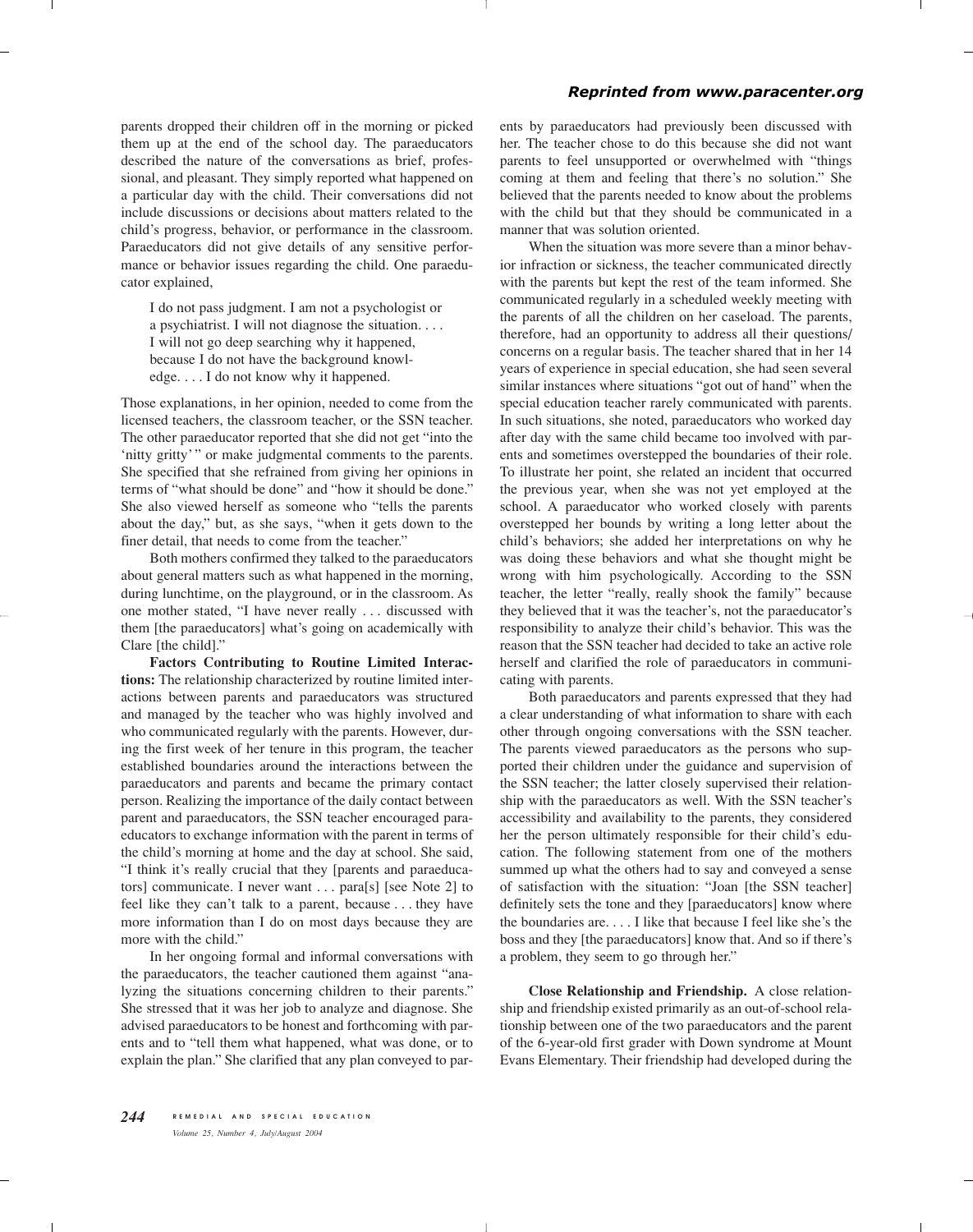child's kindergarten year, when the paraeducator worked oneon-one with the child. Both parties reported that since the beginning of that school year, they had communicated in a limited manner as described in the preceding section while at school, but they had continued to maintain their personal friendship outside of school. The paraeducator forcefully stated, "In school, I deal with Judy [the mother] in a professional manner . . . I have a very sincere but a very personal relationship with her. And personally, I really, really try to separate the two [relationships]."

The SSN teacher was aware of the close friendship between the mother and the paraeducator, but it did not seem to be an issue with either one. She confirmed that the parent and the paraeducator interacted in a very professional manner in school and referred to their friendship as an "outside relationship," separate from their "school relationship."

**Factors Contributing to the Close Relationship and Friendship:** The paraeducator and the mother each explained that the relationship began before the child started kindergarten, when the paraeducator went to observe the child in her preschool because she knew she would be working with this child the following year. When the child started kindergarten, the paraeducator's presence made her transition from preschool to kindergarten in a new elementary school easier because the paraeducator "was there as the person that she knew" and "was not a stranger to her." The mother was touched by the paraeducator's devotion to her job, and she developed a great deal of respect for her. The mother felt that the paraeducator had "gone beyond the line of duty" to help her child.

In addition, during the previous year, the circumstances led the parents and paraeducator to align with one another. The previous teacher had communicated very little with the parents. The child was included very little and was alone with the paraeducator much of the day. The mother began to depend on the paraeducator for information about her child's education. The mother said, "I think she [the paraeducator] kind of helped fill that gap because she knew I wasn't getting information from the teacher." The paraeducator was impressed with the mother's interest and involvement in her daughter's education. The paraeducator explained, "She was always there looking for ways to know how she could help Clare [the child] at home."

During the course of the year, their professional relationship of mutual respect and trust progressed into a close friendship. Another factor that contributed to their closeness was that they lived in the same subdivision; they often ran into each other at the neighborhood swimming pool. The following statements are reflective of their friendship and admiration for each other. The paraeducator said,

She [the mother] is extremely easy in a positive way of getting along with, communicating with, talking to, and it was . . . natural. None of us worked at this. I did not really put a lot of effort in to get this relationship or get this mother's trust or her confidentiality, not at all. It just naturally progressed.

Similarly, the mother indicated,

She [the paraeducator] just really clicked with Clare. I mean, from the get-go just loved working with Clare; I saw that she just went above and beyond, you know, working with Clare . . . It's more than just a job to her.

# *Impact of the Paraeducator–Parent Relationships at Mount Evans Elementary*

Each participant had experienced both kinds of relationships between parents and paraeducators. They all perceived routine conversations between parents and paraeducators to be important and helpful, particularly in the context of the children who had no or limited verbal abilities as they kept everyone informed about what was going on in the child's day at home and school. Both mothers reported that to get this information from the paraeducators, they preferred to bring their children to school or pick them up from school or both. The paraeducator explained how it made her job easier to know what went on with the child before he or she came to school:

You cannot spend a whole morning wondering, my goodness, what is wrong with him this morning? Maybe he watched a certain TV show or they went on this walk or they went to the park or they went to the movies . . . and that can affect his school day the next day.

In her opinion, it was irrelevant whether she liked or did not like parents of the children she worked with, but it was important to her to maintain "a professional and to-the-point relationship that was ... in the interest of the child."

The other paraeducator interviewed also preferred relationships with parents that were professional rather than close and personal. She shared her experiences from previous years, when she worked one-on-one with a child with special needs over a period of 3 years. She was exclusively responsible for the academic, as well as all other, needs of the child during the day. The child's parents were very appreciative of her because "she was there for [their child]." The parents saw her more and communicated with her more than the teacher. Due to these circumstances, she and the parents grew close. However, this familiarity made the parents overly dependent on her and made their expectations of her unrealistic. She elaborated, "Sometimes parents put too much stock in the person that works so closely with their child, and then they see something and maybe they don't like it, and they can turn on that person."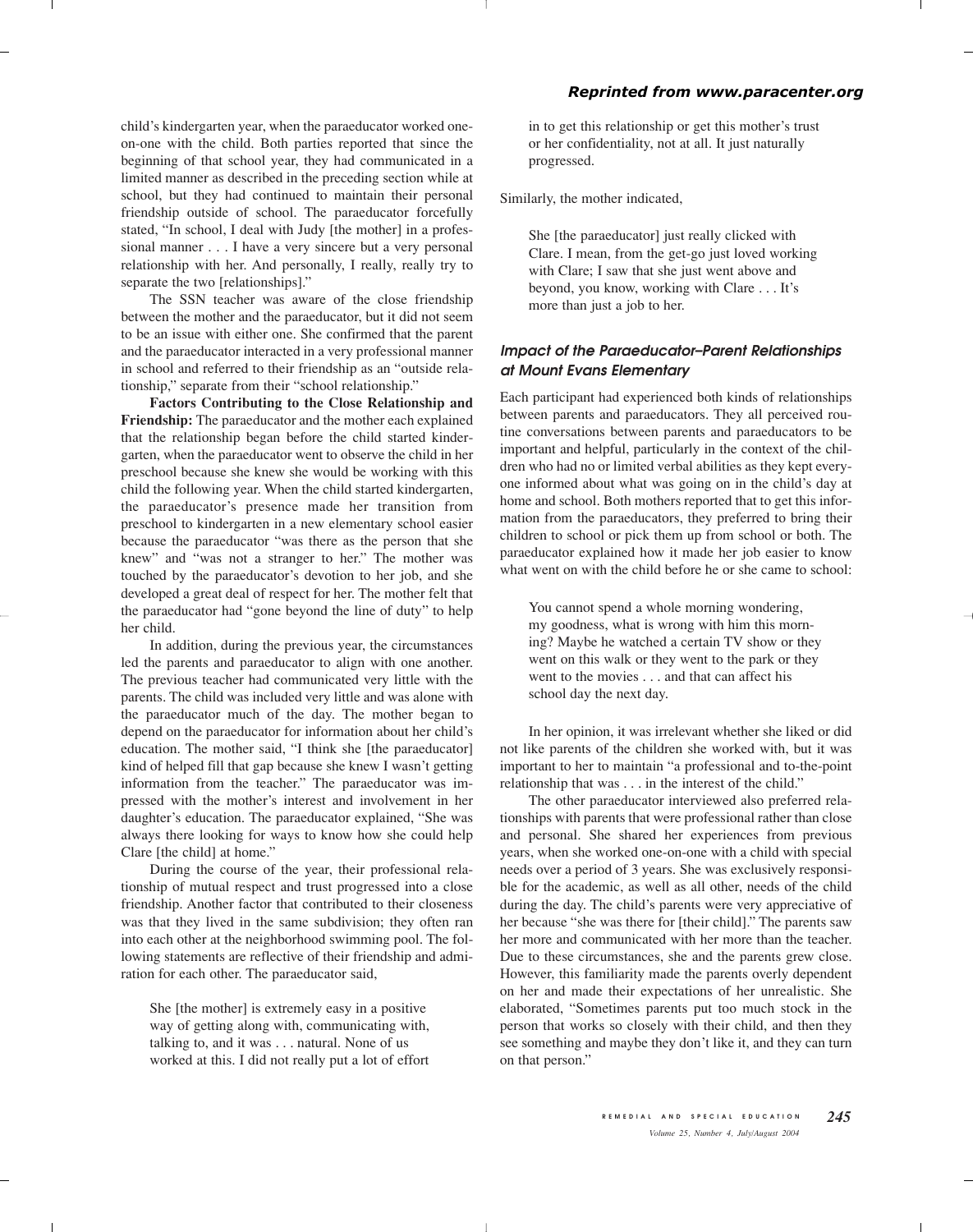In the opinion of the paraeducator and parent, the current situation, in which the SSN teacher was the primary contact person for the parent, worked better. They both admitted that they were a little unsure about the situation right after the SSN teacher came into the program and set boundaries around communication between paraeducators and families.

Another change that impacted the relationship was that the teacher scheduled the paraeducators so that they worked with Clare only part of the day. They both reported that it did not take them long to realize that these changes were positive. The paraeducator reported feeling relieved that the responsibility for Clare's education was shared and that a licensed person was overseeing it. She explained, "It was a big burden off me." The mother was impressed with the paraeducator's support of Clare the previous year but expressed that the current situation was "fantastic and working much better now with Joan [the SSN teacher] in charge." She further explained, "I know I am getting the best services. Last year, I know the paraeducator was wonderful, but I was not sure if Clare was getting the best." The reason, she shared, was the lack of involvement of the previous SSN teacher. Both the paraeducator and the parent expressed that the change in their level of interactions in school had not impacted their out-ofschool personal friendship in any way.

# *Parent–Paraeducator Relationships at Riverside Elementary*

**Routine Extended Interactions.** The third type of relationship that this study revealed was characterized by routine extended interactions between a parent and two paraeducators who shared the responsibility of her child. The mother and the paraeducators maintained daily face-to-face contact and had extensive conversations when she brought the child to school every morning and picked her up from school every afternoon. All participants interviewed at the school confirmed that the parent communicated with paraeducators more than she did with any other school personnel. The nature of the communication involved not only sharing general information about what happened with the child at school or at home but also discussing the child's educational program, such as what was taught, how it was taught, and what the parent needed to do at home for consistency with the strategies followed at the school.

The mother reported talking more to the two paraeducators than the teachers because the former worked more with her child, but she reported communicating with the teachers, too. She believed,

To be successful, everybody has to communicate. It can't be that the parent just goes to one person [the teacher] and then that person relays the message to the paras. That will not work, because then you don't get the right communication path down.

One of the paraeducators respected the mother's need for daily face-to-face communication and always made an attempt to provide that to her. This was not something she did for all the parents with whom she worked. She explained,

You work with each parent differently . . . I think Karen [the mother] . . . feels like if she takes the time to come down here and pick up her child, then you need to take the time to tell her what's going on or . . . something special happened in the classroom or something.

She kept the mother informed about what was being taught in the classroom and how she was presenting it to the child. Her purpose of passing on this information was to give the parent ideas about what he or she needed to work on with the child at home "because it's a two-way street. . . . We can't do it by ourselves."

The other paraeducator reported that she maintained a purely professional relationship with the mother but "knew her well" and had "a good relationship with her." She admitted being close to the child, whom she had promised to stay in touch with and become pen pals with after she (the paraeducator) moved back to her native country at end of the school year. She had explained to the child that after she left, their relationship would change "because then she [the child] will be working with another para, and I'll just be her close friend."

**Factors Contributing to Routine Extended Interactions.** The following two factors are associated with this relationship.

*Parent's demand for daily detailed communication.* Over the years, the mother had made it clear to the school that she wanted to stay involved in her daughter's education on a daily basis and therefore needed to communicate with someone every day. In previous years, there had been instances when the mother had taken matters to the principal and assistant principal when she had felt "unheard and not listened to." The SSN teacher had been aware of the situation in the past. She accepted the mother's need for daily communication with regard to her daughter and believed that her demand for a daily report on her daughter was not unreasonable. She remarked, "If it is important to her to have the information, we need to provide it." As a result, the SSN teacher encouraged the paraeducators to be responsive to the mother and share information. The SSN teacher reported that on any given day, she rotated among six students that she had on her caseload and therefore spent less time with the student than did the paraeducators. In her opinion, the paraeducators were in a better position to give daily updates to the mother.

*Parent's trust in paraeducators.* The teacher indicated that the mother trusted these two paraeducators because she found them competent in two different areas; one was in read-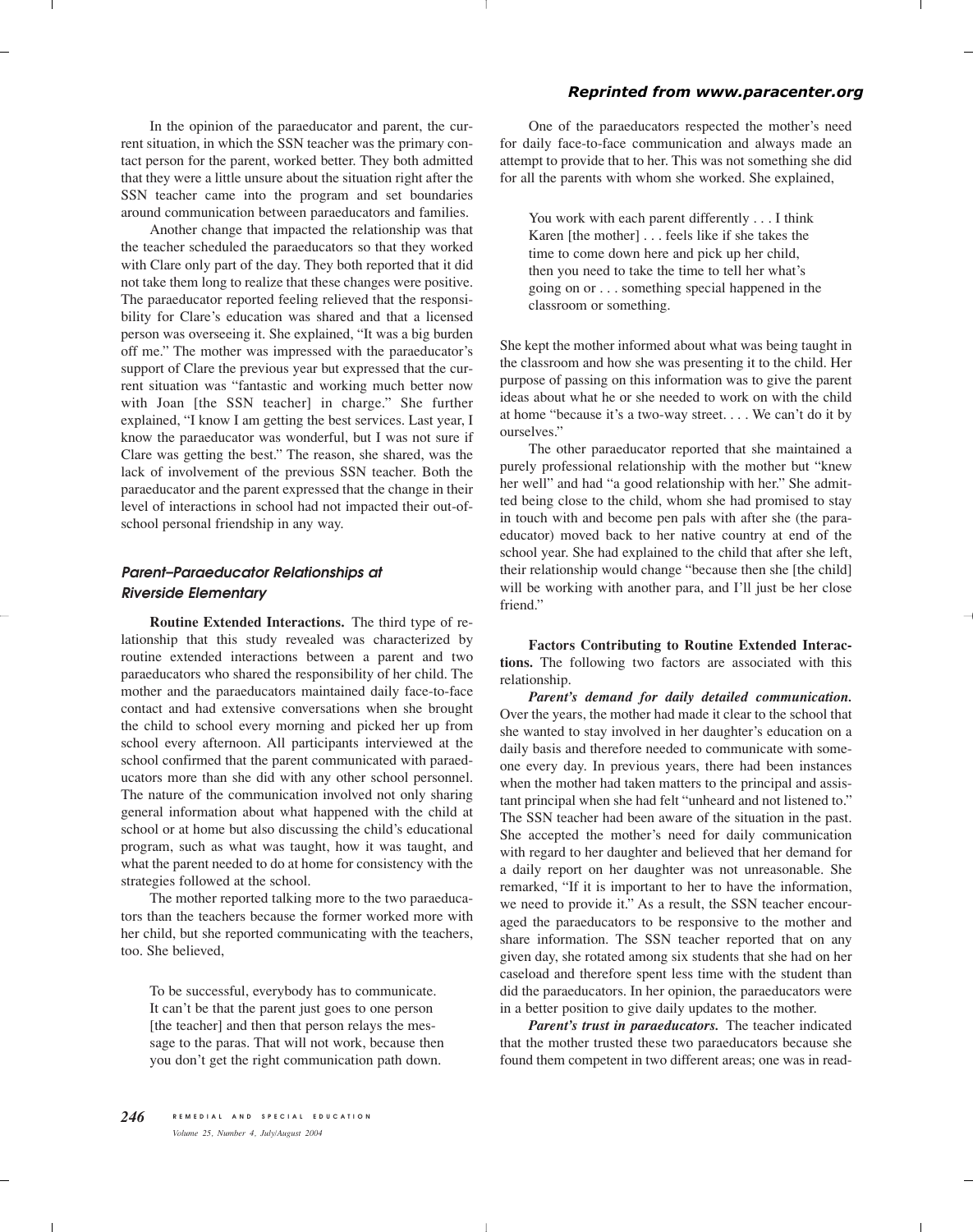ing and the other in math. The mother had always stressed that she wanted paraeducators who could teach, as "she did not want anybody as a babysitter in there with Aubrey [the child]."

The mother confirmed that she trusted these two paraeducators and was particularly complimentary of one of the paraeducators who "is very well qualified and is doing a great job and is keeping Aubrey [the child] pretty much on track for reading for her age and grade level, which is great, because she knows different strategies." In her opinion, the other paraeducator was not as qualified but was taking classes and "trying her best."

The mother reported noticing a great deal of improvement in her daughter, particularly in reading, and she attributed it to the paraeducator. According to the paraeducator, the relationship got off to a bad start. Realizing the tension, the paraeducator met with the mother and addressed the tension between them. From then on, their relationship improved tremendously because they had discussed their issues openly and honestly. According to the paraeducator, the mother began to trust her after the mother was convinced of her capabilities in dealing with the child:

Well, I think possibly she thinks that Aubrey is improving and some areas are improving a little bit quicker than she had previously hoped for. I think, in general, she knows I want the best for Aubrey, and I'm doing the best that I possibly can for her.

In the paraeducator's opinion, winning the parents' trust was important to her, and once trust was established, she believed, "you must keep that trust and not do anything to undermine it."

The other paraeducator who worked with the child had a similar understanding about working with the mother, who, in her opinion, was tough but appreciative when she was convinced that the paraeducator was doing her best for her daughter. Other factors that contributed to this paraeducator winning the mother's trust were "just communication and being a listener."

The paraeducator stated, "I think what works with Karen [the mother] is just being upfront, being open, being willing to listen to her idea." She was "willing to listen and wanted to be listened to," and she preferred school personnel who were open and straightforward with her. When the paraeducator started working with the mother, she had little experience working with a child with needs like Aubrey's. She had heard through the grapevine at school that the mother was "tough" and "she had had a very rough time with the previous paraeducator." She, therefore, approached the mother tactfully and told her honestly, "If there's anything you want to show me . . . I don't know what I'm doing with her yet." According to the paraeducator, the mother appreciated her openness and "it was like relief all over her face."

# *Impact of the Paraeducator–Parent Relationship at Riverside Elementary*

The parent believed that her current relationships were beneficial for her child's education. This was especially true when compared to her previous experience, in which she felt she was not being heard and that her child's education and welfare were being compromised. She recalled how communication between her and the paraeducators had broken down to the extent that the situation became so tense between them that it began to impact Aubrey. She explained, "There was a time . . . this kid [cried] every morning because she didn't want to come to school, and now Aubrey loves school ... absolutely loves school."

She described that period when Aubrey did not want to come to school as a period of "failure and horror, just the absolute worst scenario that you can have," whereas her current experience was the "best so far. ... It certainly is working and it is working because the paraeducators are so knowledgeable."

Both paraeducators were satisfied and comfortable with the nature and level of interactions with the parent. Neither of the paraeducators was interested in a friendly relationship with the parents of their students; they preferred a professional relationship that involved mutual respect. As one of them commented, "You'd have to know that parent is doing all in all for that child, and the parent would need to know that you were doing all in all for the child. I think it just boils down to mutual respect." Both paraeducators shared that, for them, being comfortable and getting along with the parents was important because that was in the best interest of the child. One of the paraeducators narrated an experience from the past with a child whose mother would not talk to her but would talk to the other paraeducator who worked with the child: "It felt very uncomfortable, because I think it interfered with my feeling towards the child, because there was no contact with the mother. It really is very important to feel comfortable with the parent."

# *Parent–Paraeducator Relationships at Fox Trail Elementary*

The study revealed the existence of two types of relationships between the paraeducators and parents interviewed at Fox Trail Elementary.

**Minimal Relationship.** The parent and paraeducator who had a minimal relationship met face-to-face only once, at the annual Individualized Education Program (IEP) meeting. They occasionally communicated through the back-andforth book (see Note 3), but the primary link between the two was a private nurse who accompanied the child on the school bus every day. The parent communicated regularly with the SSN teacher through the nurse and often directly by telephone. In spite of limited interactions, all agreed that the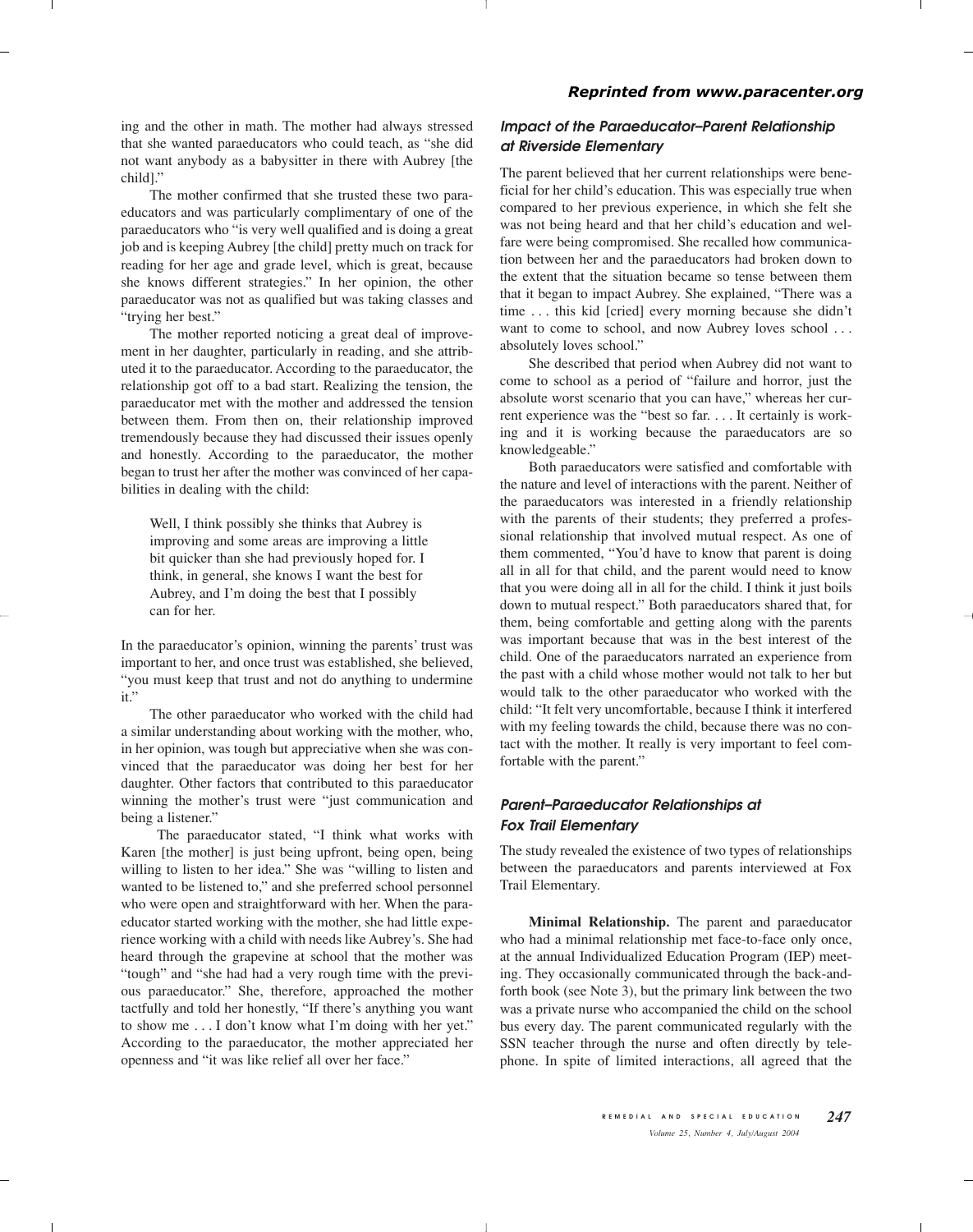mother trusted the paraeducator and had a good opinion of her. The mother requested that the paraeducator attend her daughter's IEP meeting. She had also insisted that the paraeducator be assigned to her child when she moved to first grade, for a smooth transition and consistency. She explained, "It [transition] is easier if you had the same paraprofessional, especially if you have a good one and especially if you have one that has rapport with your child."

**Factors Leading to a Minimal Relationship.** All respondents from the school pointed to one primary factor for minimal interactions between parents and paraeducators (i.e., the presence of the nurse, who acted as the liaison between the school and the mother). Almost all communication between the paraeducator and the parent went through the private nurse. The mother had enormous trust in the nurse, and she stressed that because the nurse had worked with her daughter from the time she was 18 months old, she knew her better than anyone else at school. She said,

Pat [the nurse] can look at her [the child's] expression and tell you pretty much what she wants, what she doesn't want. . . . Other people, especially people that aren't in tune, don't know that. And it takes a while to learn some of those things.

Having the private nurse available at school for her daughter gave the parent a feeling of comfort and security, even though the teacher perceived the need for a nurse to be minimal. The teacher reported that the child previously had serious health problems requiring suctioning. But the child's health had improved, and the needs were limited to diapering and tube feeding, which the school personnel could easily handle. However, out of respect for the mother's feelings, they had let "the practice [of the nurse accompanying the child to school] carry on." The mother also indicated that she would be in school more and personally meeting with the school personnel if the private nurse was not there. But she insisted that if the nurse was not the interim person, she would be interacting more with the SSN teacher rather than the paraeducator. She explained,

I would be checking in with the paraeducator, but my main contact would be Dan [the SSN teacher], where he would be saying, "This is what happened. This is what didn't happen. This is what the para did or didn't do." . . . He would know this is what the para's having trouble with and what needs to be done.

The paraeducator concurred. The paraeducator also indicated that she had more interactions with parents of other children because she met them when they came to pick up and drop off their children at school, and they regularly wrote to each other in the back-and-forth book. She insisted that routine conversation was needed between the paraeducator and parent, especially in the cases of students who were nonverbal. She also believed that to communicate and interact with the child, the paraeducator needed to have some information about the family. In this case, she acquired such information through the nurse. She gave the following example to explain the situation:

Since she [the child] is nonverbal, I need to know what certain signs mean for her. And if I didn't have Pat [the nurse] to tell me that, then I think I would be talking to the mom to say, "... Lauren [the child] makes this certain sign across her heart ... what do those signs mean?" But Pat is right there to say, "Oh, that means she's happy." . . . So, that . . . is very helpful.

**Tense Relationship.** A second type of relationship also existed at Fox Trail Elementary between paraeducators and parents who rarely saw or communicated with each other. In this case, the parents stayed in touch with the SSN teacher on a daily basis by writing in the back-and-forth book and leaving phone messages with general information about the child's evening at home. The paraeducator occasionally wrote in the back-and-forth book, but her communication was about minor issues like "Sarah [the child] needs more diapers, please send some more tomorrow." Sarah rode the bus for students with special needs, so she was not dropped off at or picked up from school by her parents. The child's mother rarely visited the school, but her father occasionally came to spend time with her in the lunchroom or to observe in the classroom.

The SSN teacher reported to have noticed that the paraeducator was very uncomfortable talking to him or being around him; the teacher sensed an undercurrent of tension between the two. However, he clarified that this was simply his observation, and he had not openly discussed it with either the paraeducator or the child's father. He reported that the father seemed to be pleased with the paraeducator's work with his child. He elaborated, "The feedback that I've gotten from him [the father] is that the paraeducator knows Sarah [the child] really well and she's great about sending work home." The same sentiments were reported in the parents' interview in this study. The parents expressed that the paraeducator was "doing a good job" and that her input was beneficial in the child's education.

The paraeducator admitted to being uncomfortable around the father. She reported that he had always been polite and there had never been any open confrontation between the two of them. She believed that it was important for paraeducators and parents to have a working relationship, but she did not see that happening between these parents and herself. She regretfully stated, "I would love to have a relationship with them. I really would. But I just do not feel comfortable talking to him. Her mom . . . I never see. I've only seen her once out of the year." The section that follows elaborates on the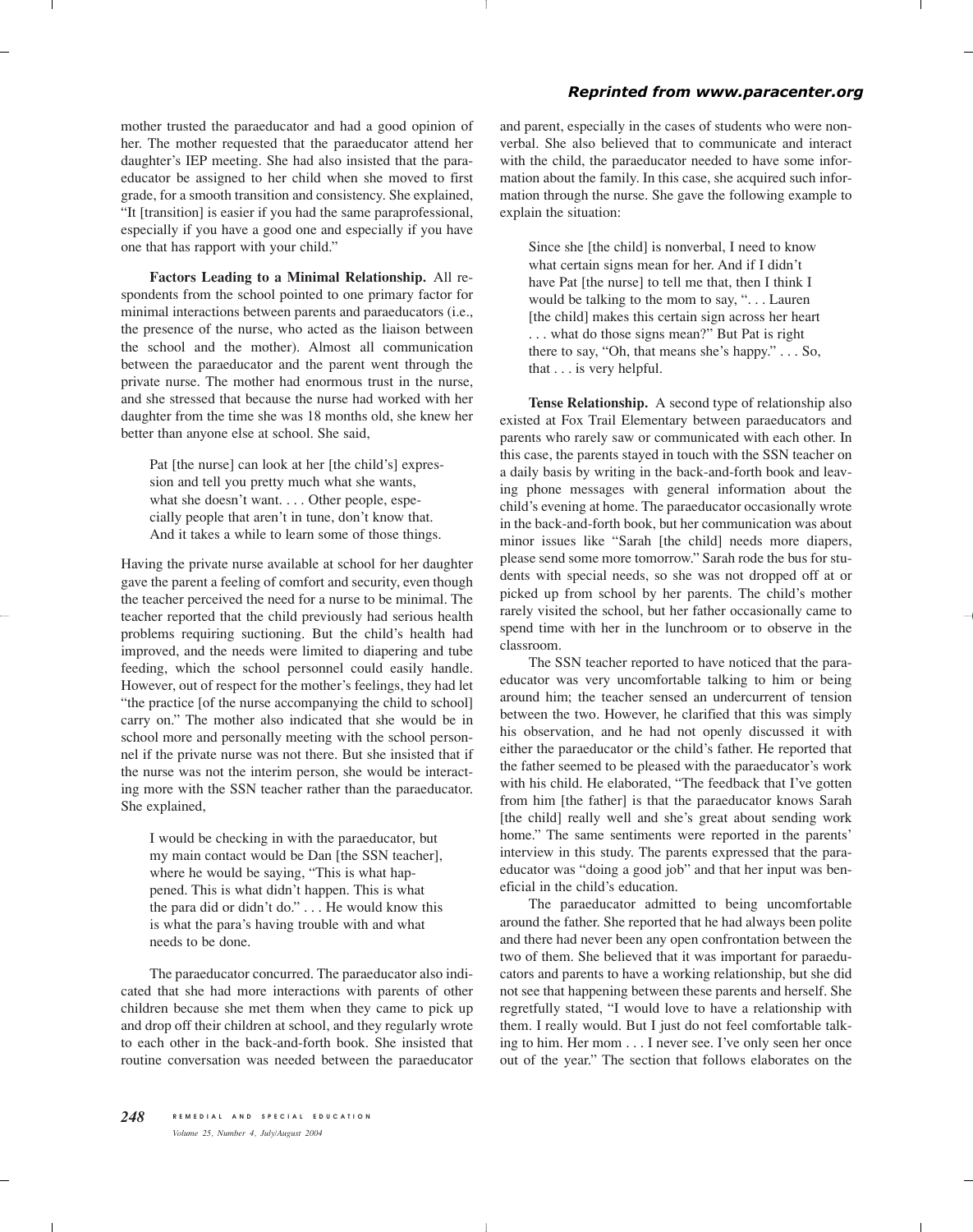reasons for the paraeducators' feelings of discomfort with regard to the parents of the student.

**Factors Associated with the Tense Relationship.** The following four factors were found to be associated with the tense relationship between the student's parents and the paraeducator.

*Paraeducator's opinion of the parents.* The paraeducator was convinced that the parents were negligent. Some of the activities and techniques that she had tried at school with Sarah were not practiced at home, even after they were requested. In her opinion,

I just don't think they care . . . it is very hard having them not work at stuff that we work on here in school . . . They use the back-and-forth book . . . to write about things like she had a good night or what she did for fun.

She also disapproved of the father's physical handling of the child while he was in school a few times. She felt that he used excessive force to restrain Sarah, whose behavior often became out of control.

*Paraeducator's sense of ownership toward the child.* The teacher was appreciative of how well the paraeducator worked with Sarah but was concerned that her negative feelings toward the parent could be the result of her excessive involvement and consequent sense of ownership toward Sarah. He said,

When she sees other people working with her, especially a parent, I think she feels, "that's not how I would do it, that's not how you should do it." And that's kind of come up with other paras that have worked with Sarah, too . . . she's very engaged, and I think she sees it as kind of . . . "I'm going to save this child. I'm going to fix this child."

The paraeducator herself admitted that she liked working with Sarah and it "hurt her heart" to see that Sarah's parents were not very involved in her education.

*Conflicting perceptions of a situation.* Another source of conflict reported by the teacher and the paraeducator was related to Sarah being sick at school while the father was on a vacation break. On noticing symptoms such as a runny nose and a fever, the paraeducator called the parents and requested they take her home. The paraeducator reported that the parents' "explanation of the situation was that Sarah was angry and frustrated and that is why she felt warm." Her mother stated in her interview, "An angry child can raise her temperature." The paraeducator's perception regarding the situation was that the "parents did not believe her and did not care about the child," whereas the parents felt that their child was being sent home to inconvenience them. The teacher summarized the situation as follows:

It was a true case of different perceptions, parents thought, "they [the paraeducators] are just sending her home, they're tired of dealing with her, they can't handle her." And the para felt that the parents were dumping her on us as a [babysitter], "well they don't want to deal with her."

The situation resulted in feelings of mistrust between both parties. Finally, the principal of the school became involved and he instructed that the school nurse, and not the paraeducator, check the temperature and make the decision of whether or not to send the child home.

*Inaction on the part of the SSN teacher.* The SSN teacher had sensed the tension on the part of the paraeducator regarding the parents but had not addressed it. He stated,

[The paraeducator] is very uncomfortable talking to them . . . and last year there were numerous occasions where Sarah's [the child's] dad would come in to observe Sarah, or he just wanted to come in once a month and spend like a few hours eating lunch with her, sitting in class with her. [The paraeducator] kind of avoided him.

When questioned if he had addressed the issue with the paraeducator, his response was that he had questioned her "in subtle ways" but had never talked about it openly.

## *Impact of the Relationships at Fox Trail Elementary*

Because the interaction between the paraeducator and the parent was almost nonexistent, none of the participants commented on the impact of the relationship on the child's education. In contrast, the relationship, characterized by an undercurrent of tension and discomfort between parents and paraeducator, led to a stressful and unhealthy atmosphere. The paraeducator reported that sometimes she wanted to spontaneously "pick up the phone and tell them [the parents] what Sarah did in school." But she was hesitant to talk to the parents because she felt there was a mutual lack of trust between them and her, and she was not sure how they would respond to her spontaneity. The SSN teacher reported that the negative feelings on part of the paraeducator were leading to "a kind of an unhealthy atmosphere sometimes," but it had not "caused any direct problems so far."

During the course of this study, the paraeducator requested to take some time off from working with Sarah because "it was getting to be too stressful." This was quite a contrast to the previous year, when she had wanted to work only with Sarah. The SSN teacher stated, "She would frequently come to me and say, 'I want to spend more time with Sarah. I want to work with Sarah exclusively.' " Under the existing circumstances, he viewed her decision to back off as good, but was a little disappointed with it because, in his opinion, she was so effective with Sarah.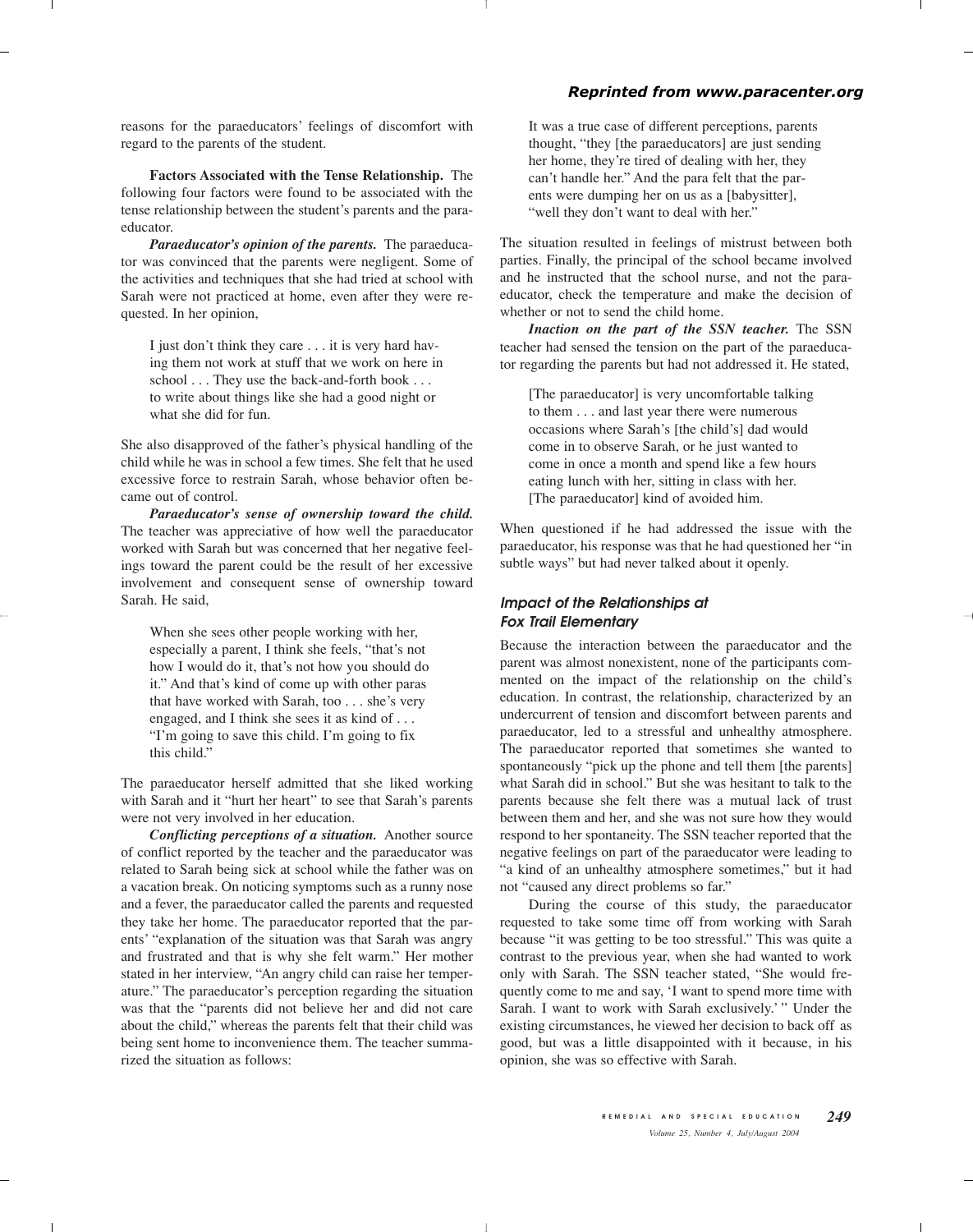The SSN teacher spoke of the need for the paraeducators and the parents to communicate: "I wouldn't have any problem with them [parents and paraeducators] talking as long as that information gets to me or kind of goes through me. I think it is much healthier if it would be a three-way collaboration or communication."

# **DISCUSSION**

This study revealed five different types of relationships: close and personal friendship, routine limited interactions, routine extended interactions, minimal relationship, and tense relationship. This study confirmed that paraeducators and parents communicate on a daily basis—sometimes extensively (Bennett et al., 1997; Downing et al., 2000; Marks et al., 1999), sometimes sharing close relationships (Chopra et al., this issue; French & Chopra, 1999)—and that parents and paraeducators believed that close relationships were beneficial to the child. However, these findings show that close relationships and extensive communications were not always helpful or beneficial; on the contrary, sometimes they negatively affected the student's education. Close relationships between paraeducators and parents can be particularly precarious when (a) they exist without the involvement and or authorization of the person in charge of the program and (b) the paraeducators involved are not qualified and closely supervised. This study indicates that the role and involvement of the teacher impacted and determined the extent and type of relationship between parents and paraeducators. It was apparent that parents communicated more with the paraeducator in situations where the SSN teacher was not as available to them or as involved as the paraeducators. In some situations, the parents communicated more with the paraeducators when the teacher gave permission for the paraeducators to be the primary contact for the parents. In another situation, the parents and paraeducator communicated strictly within the boundaries established by the teacher. These boundaries included that the paraeducators and parents exchange general information about the child's day at school or routine at home, whereas matters or concerns related to progress, behavior, or any other kind of challenges were to be addressed by the teacher, who is ultimately responsible for implementing the student's IEP.

While the findings revealed potential drawbacks of close relationships between parents and paraeducators, they also imply that strained relationships between paraeducators and parents, leading to a complete breakdown of communication, could also be damaging. The existing evidence that paraeducators and parents need to communicate because paraeducators spend more time with the students and thus know them well (French & Chopra, 1999; Marks et al., 1999) was confirmed by this study. However, the findings of this research suggest that an important part of the role of the supervising teacher is to guide and direct the nature of communications.

### *Reprinted from www.paracenter.org*

This study confirmed previous evidence that when paraeducators fail to exercise boundaries in their relationships with students and "own" the student, they become a barrier to the education of the student (French & Chopra, 1999).

## *Limitations*

To ensure robustness of this research we used triangulation of data through more than one category of respondents, thick description of findings with participant quotations (Goetz & LeCompte, 1984; Wolcott, 1990), and a detailed description of methodology (Goetz & LeCompte, 1984). Despite all these strategies, this study still had some inherent limitations. Several sampling issues need to be taken into account while viewing the findings. First, participant selection was limited to a single district that is very wealthy. Second, there was no linguistic diversity and negligible cultural diversity among parents, paraeducators, and teachers. Third, in spite of attempts to recruit a balance of mothers and fathers, both parents participated in only one case. Therefore, the findings may not apply to situations where economic, linguistic, cultural, or gender diversity exists.

## *Implications for Future Practice and Research*

The findings of the study suggest promising practices that may be replicated by parents, paraeducators, school professionals, and others who have a stake in the education of students with disabilities. The findings of this study draw attention to certain specific topics in the content of training for paraeducators. First, paraeducator–parent and paraeducator– student relationships were usually more beneficial to the student when they were professional and not personal. Given the experiences shared by the participants, paraeducators need to be educated and cautioned about the importance of boundaries in their relationships with parents and students. Second, paraeducators need to be clear about their roles in terms of communication with parents of the students they work with.

This study presents implications in the area of preparation and inservice programs for special education teachers also. Teachers need to recognize that parents and paraeducators are valuable members of the team whose contributions are vital to the success of students with disabilities but require support to be successful in their roles.

The study revealed the benefits of the teacher's ability to lead and supervise paraeducators, as well as manage or structure their relationships with parents. Preservice as well as inservice teacher training programs need to prepare future teachers to be competent in supervision, teaming or collaborating, and leading, in order for them to effectively work with parents and paraeducators.

Based on the findings of this research, several potential topics or areas are recommended for future research. This research could be replicated in a different setting, such as a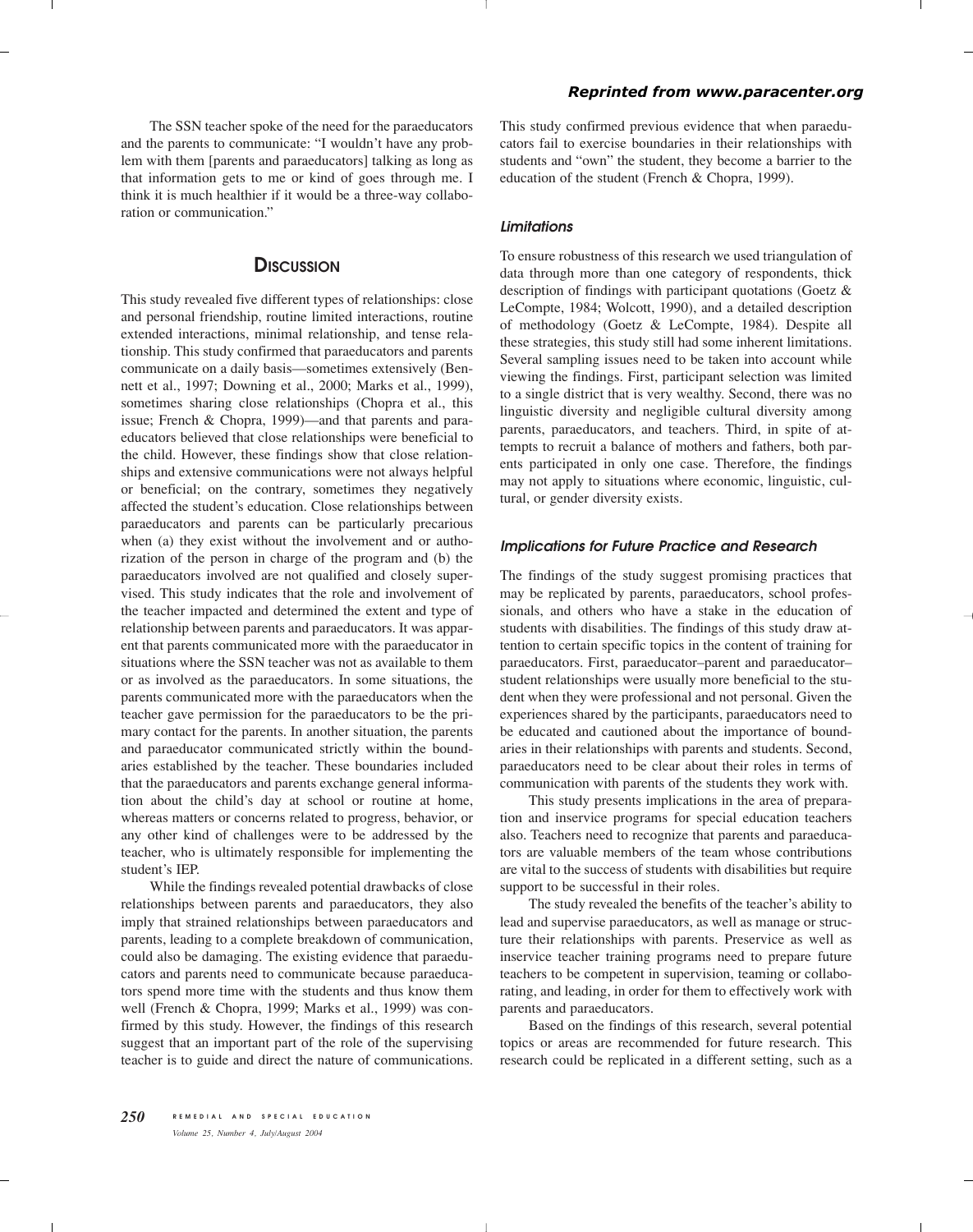middle or a secondary school or a school in an economically and geographically different area. It would be of particular interest to examine the relationships between parents and paraeducators who share a native language that is not shared by the teacher. Another area of research could be an examination of the impact of training programs designed to enhance the skills of school professionals to supervise paraprofessionals and work with parents. It would also be informative to study how the leadership skills of special education teachers impact the roles of parents, paraeducators, and other professionals in the education of students with disabilities. ■

**RITU V. CHOPRA,** PhD, is the director of the PAR2A Center (Paraprofessional Research and Resource Center) at the University of Colorado at Denver. Her research interests include professional growth and development of school professionals and paraprofessionals; parent, community, and school relations; and parent support for student achievement. **NANCY K. FRENCH,** PhD, is a research professfor at the University of Colorado at Denver, School of Education, and the executive director of The PAR2A Center. Dr. French has more than 30 years of experience in education. She has been involved in research and training of paraprofessionals and school professionals for nearly 20 years. Address: Ritu V. Chopra, 1380 Lawrence St., Suite 650, Denver, CO 80204; e-mail: ritu.chopra@cudenver.edu

#### **NOTES**

- 1. To maintain confidentiality, pseudonyms were used for schools and respondents participating in this study.
- 2. Throughout this article, we have provided the exact quotations of participants. The terms *para* and *parapro* were used by the respondents. We prefer to use the term *paraeducator* or *paraprofessional.*
- 3. In some education programs, parents and paraeducators and/or teachers exchange daily information related to the child in notebooks that go back and forth between them.

#### **REFERENCES**

- Bennett, T., Deluca, D., & Bruns, D. (1997). Putting inclusion into practice: Perspectives of teachers and parents. *Exceptional Children, 64*(1), 115– 131.
- Coots, J. J., Bishop, K. D., & Grentot-Scheyer, M. (1998). Supporting elementary age students with significant disabilities in general education classrooms: Personal perspectives on inclusion. *Education and Training in Mental Retardation and Developmental Disabilities, 34,* 317–330.
- Creswell, J. W. (1997). *Qualitative inquiry and research design: Choosing among five traditions.* Thousand Oaks, CA: Sage.
- Dennis, R. E., Williams, W., Giangreco, M. F., & Cloninger, C. J. (1993). Quality of life as context for planning and evaluation of services for people with disabilities. *Exceptional Children, 59,* 499–512.
- Dinnebeil, L. A., Hale, L. M., & Rule, S. (1996). Qualitative analysis of parents' and service coordinators' descriptions of variables that influence collaborative relationships. *Topics in Early Childhood Special Education, 16,* 322–347.
- Downing, J. E., Ryndak, D. L., & Clark, D. (2000). Paraeducators in inclusive classrooms. *Remedial and Special Education, 21,* 171–181.
- Dunst, C. J., & Paget, K. D. (1991). Parent-professional partnerships and family empowerment. In M. J. Fine (Ed.), *Collaboration with parents of exceptional children* (pp. 25–44). Brandon, VT: Clinical Psychology.

#### *Reprinted from www.paracenter.org*

- French, N. K., & Chopra, R. V. (1999). Parent perspective on roles of paraprofessionals. *The Journal of the Association for the Persons with Severe Handicaps, 24*(4), 259–280.
- French, N. K., & Pickett, A. L. (1997). Paraprofessionals in special education: Issues for teacher educators. *Teacher Education and Special Education, 20,* 61–73.
- Friend, M., & Cook, L. (1996). *Interactions: Collaborative skills for school professionals.* White Plains, NY: Longman.
- Garrick-Duhaney, L. M., Spencer, J., & Salend, S. J. (2000). Parental perceptions of inclusive education placements. *Remedial and Special Education, 21*, 121–128.
- Genzuk, M., & Baca, R. (1998). The paraeducator-to-teacher pipeline: A 5-year retrospective on an innovative teacher preparation program for Latina(os). *Education and Urban Society, 31,* 73–78.
- Giangreco, M. F., Edelman, S. W., Luiselli, T. E., & MacFarland, S. Z. C. (1997). Helping or hovering? Effects of instructional assistant proximity on students with disabilities. *Exceptional Children, 64*, 7–18.
- Giangreco, M. F., & Putnam, J. (1991). Supporting the education of students with severe disabilities in regular education environments. In L. H. Meyer, C. Peck, & L. Brown (Eds.), *Critical issues in the lives of persons with severe disabilities* (pp. 245–270). Baltimore: Brookes.
- Goetz, J. P., & LeCompte, M. D. (1984). *Ethnography and qualitative design in educational research.* Orlando, FL: Academic Press.
- Guralnick, M. J. (1994). Mothers' perceptions of the benefits and drawbacks of early childhood mainstreaming. *Journal of Early Intervention, 18,* 168–183.
- Haas, E. M. (1997). Necessity: The mother of invention. A parent's recommendation for the preparation and use of speech-language paraprofessional in education settings. *Journal of Children's Communication Development, 18,* 111–114.
- Hanson, M. J., Gutierrez, S., Morgan, M., Brennan, E. L., & Zercher, C. (1997). Language, culture, and disability: Interacting influences on preschool inclusion. *Topics in Early Childhood Special Education, 17,* 307–336.
- Marks, S. U., Schrader, C., & Levine, M. (1999). Paraeducator experiences in inclusive settings: Helping, hovering, or holding their own? *Exceptional Children, 65,* 315–328.
- Miles, M. B., & Huberman, A. M. (1994). *Qualitative data analysis: A source book of new methods.* Thousand Oaks, CA: Sage.
- Miramontes, O. B. (1990). Organizing for effective paraprofessional services in special education: A multilingual/multiethnic instructional service team model. *Remedial and Special Education, 12*(1), 29–36.
- Nittoli, J. M., & Giloth, R. P. (1997). New careers revisited: Paraprofessional job creation for low-income communities. *Social Policy, 28,* 44–61.
- Paul, J. L., & Simeonsson, R. J. (1993). *Children with special needs: Families, culture, and society.* Stamford, CT: International Thomson Publishing.
- Pickett, A. L. (1989). Restructuring the schools: The role of paraprofessionals. *Results in education.* Washington, DC: National Governors Association.
- Rubin P. M., & Long, R. M. (1994, Spring). Who is teaching our children: Implications of the use of aides in Chapter 1. *ERS Spectrum,* pp. 28–34.
- Rueda, R., & DeNeve, C. E. (1999). How paraeducators build cultural bridges in diverse classrooms. *Community Circle of Caring Journal, 23,* 53–55.
- Turnbull A. P., & Turnbull, H. R. (1997). *Families, professionals, and exceptionality: A special partnership.* Upper Saddle River, NJ: Prentice Hall.
- Wadsworth, D. E., & Knight, D. (1996). Paraprofessionals: The bridge to successful inclusion. *Intervention in School and Clinic, 31*, 166–171.
- Wolcott, H. F. (1990). On seeking and rejecting validity in qualitative research. In W. W. Eisner & A. Peshkin (Eds.), *Qualitative inquiry in education: The continuing debate* (pp. 121–151). New York: Columbia University, Teachers College Press.